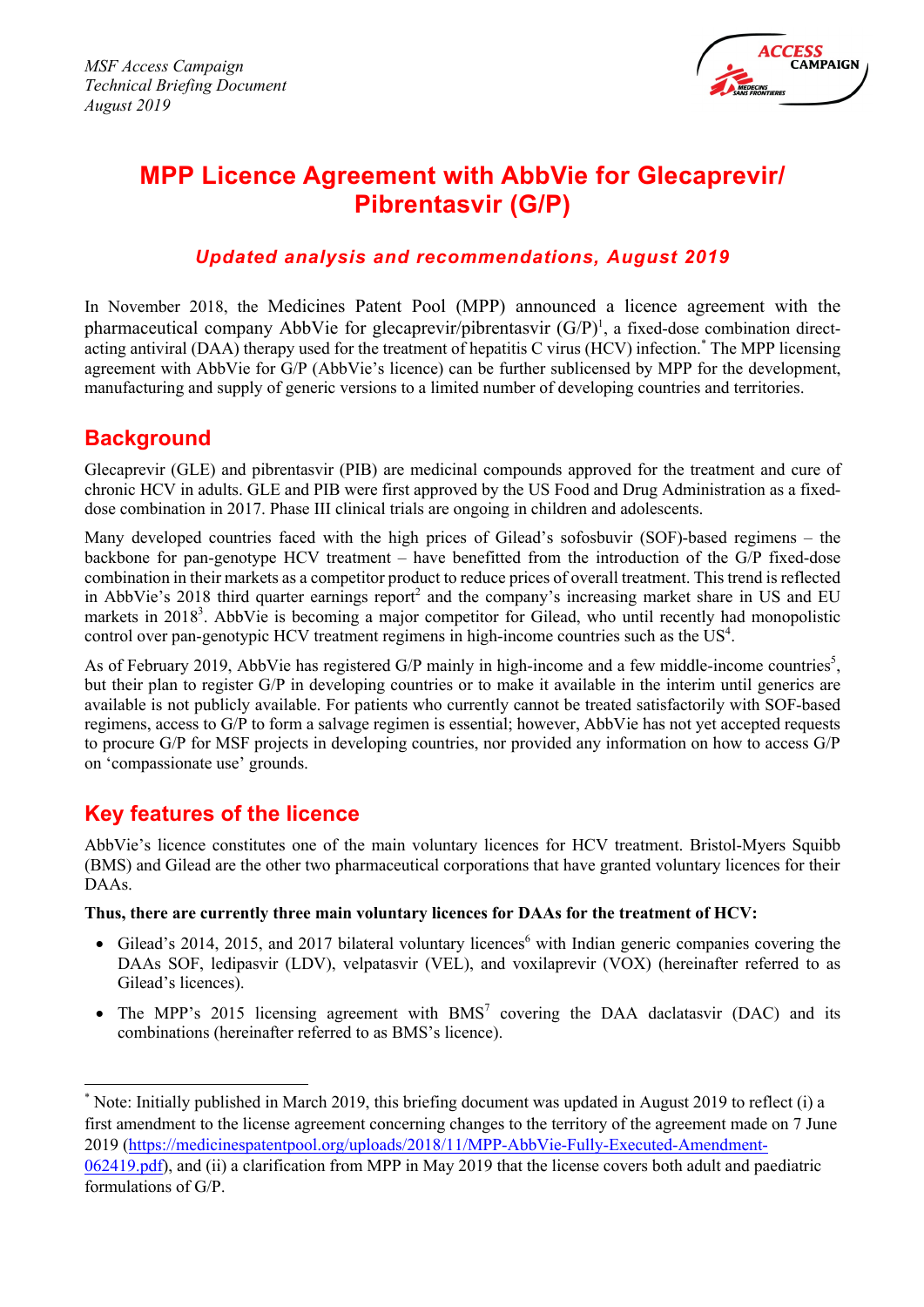• The MPP's 2018 licensing agreement with AbbVie<sup>8</sup> covering the DAAs G/P (hereinafter referred to as AbbVie's licence).

In March 2015, Médecins Sans Frontières (MSF) published a detailed analysis of Gilead's licences and their potential impact on access to SOF, LDV and VEL<sup>9</sup>.

This briefing document examines the key features of AbbVie's voluntary licence to MPP and the extent to which the terms and conditions may contribute to access to generic versions of G/P, together with the other DAA treatment options, in developing countries. This briefing also examines issues and challenges related to realising broader access based on the current terms of the licence.

AbbVie's licence is comprised of a main licence agreement, including terms and conditions, and key exhibits:

- Exhibit  $A^*$  lists the territories to which the sublicensees can supply the fixed-dose combination of  $G/P$  and new G/P formulations containing the licensed compounds.
- Exhibit B lists India as a "manufacturing-only" country.
- Exhibit C lists the patents and patent applications in the territories, of which a significant number are weak secondary patents.
- Exhibit D lists the patent applications in India.
- Exhibit F provides a template for a quarterly progress report to be followed by the sublicensee generic producers.
- The sublicence agreement form<sup>10</sup>, which includes the terms and conditions and similar exhibits for sublicensees, including clauses prohibiting diversion of the licensed products in non-territory markets.

The MPP has invited expressions of interest from potential sublicensees based anywhere in the covered territory and from sublicensees in India to manufacture and sell G/P.

## **Positive features of the licence**

## *Transparency*

Unlike the current negative trend for bilateral licences between Indian generics manufacturers and originator companies, which are often kept confidential and not available in the public domain, the terms and conditions of this licence are available on the MPP website. This transparency allows for a more thorough examination of the licence's potential impact on access to treatment in high-burden and developing countries. The licence contains some information regarding granted and pending patent applications filed in the territory of the licence but does not set forth patents and patent applications in non-territory countries. Patents in low- and middleincome countries that are excluded from the licence have to be cross referenced from other sources such as  $MedsPal<sup>11</sup>$ .

## *Royalty*

A number of royalty systems have been adopted in voluntary licensing under the MPP. Gilead's licensing of tenofovir disoproxil fumarate (TDF) to MPP – one of its first voluntary licences – requested a 5 per cent royalty, while a tiered royalty approach was used in the MPP-ViiV Healthcare licence covering dolutegravir (DTG)<sup>12</sup>.

Generics manufacturers that supply DTG and DTG-based fixed-dosed combinations to MSF now ask for country of destination information in order to calculate royalties and final prices, which complicates the process of procurement. In addition, one of the critical drawbacks of the tiered royalty approach is that, in order to match the tiered royalty rate with the net sales, the sublicensees fall back to the usual business mode and increase the prices of the end products, thereby shifting the burden of higher costs to procurers, HIV programmes and patients.

<sup>\*</sup> The territory of the agreement as amended in June 2019 is presented in the first amendment to the license: https://medicinespatentpool.org/uploads/2018/11/MPP-AbbVie-Fully-Executed-Amendment-062419.pdf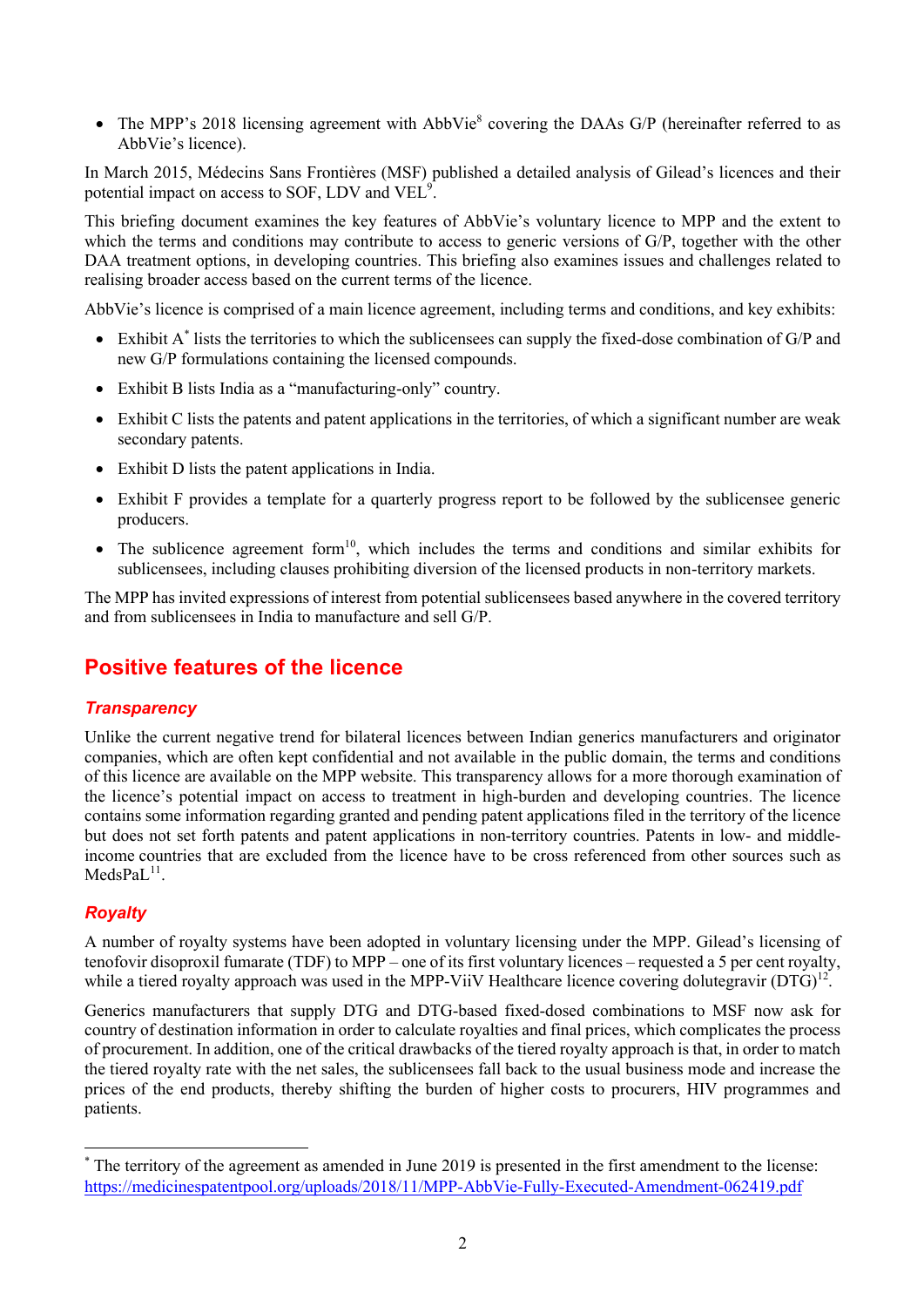The AbbVie licence is royalty free, and sublicensees do not have to pay royalties out of their net sales. However, under Section 3.9 of the main license, the sublicensees will have to grant AbbVie an option to and right of first refusal to purchase new G/P formulations from sublicensees for sale in the US and EU, and recommends a 4 per cent royalty on net sales for a 'licence under royalty'. In the event that the MPP embarks on another round of negotiations to include more countries and the rate of royalty is negotiated for the expansion of the geographical coverage of the license, a standard royalty rate for all territories where AbbVie has *granted* patents should not exceed the prescribed 4 per cent under AbbVie's right of first refusal.

## *No interruption to the use of compulsory licences or patent oppositions*

Section 2.3 of the main licence and the sublicence acknowledges the legitimacy for sublicensees to engage in selling the product in countries outside the territory if a compulsory licence is issued.

In effect, countries that face unaffordable prices for HCV treatments and barriers resulting from patents granted on GLE and/or PIB have the very important option to issue compulsory or government use licences and to be lawfully supplied by generics manufacturers of G/P, including from generics manufacturers who are sublicensees of the MPP.

Additionally, the MPP's AbbVie licence overview states that there are no restrictions on sublicensee's filing patent challenges<sup>13</sup>. However, in reality, for new medicines on which a *primary* patent application is pending, Indian generics manufacturers may consider the opportunity of entering a voluntary licence on the concerned products. They consider it as a kind of 'settlement' to mitigate the risk of the pending patent application being granted by the Indian patent office during the process of product development and facing the possibility of expensive and protracted patent infringement proceedings with multinational pharmaceutical corporations if they consider marketing the finished formulation of the new medicine. Thus, potential generics competitors from India who sign the voluntary licence 'settle' oppositions or do not file oppositions<sup>14</sup>. Originator companies on the other hand offer voluntary licences on medicines facing extensive patent challenges from civil society as a tactic to further deter opposition by generics companies or 'settle' oppositions<sup>15</sup>. Therefore, the expectation that companies will freely file patent oppositions is misplaced. This shifts the burden of challenging patent claims to civil society and the impact of such practices on competition in the pharmaceutical sector over the long term are yet to be analysed.

## *Waiver of data exclusivity*

Section 2.4 of the main licence requires that, upon the request of the MPP, AbbVie will provide a waiver on exclusivity of data concerning new chemical entities or other exclusivity in territory countries in order to enable the registration of the generic medicines produced under the licence. Section 3.4 of the sublicence agreement also restricts sublicensees from seeking regulatory exclusivity on products they develop.

In addition, Section 2.4 of the main licence requires that AbbVie provide, upon MPP's request, a copy of clinical data to facilitate product registration in the listed territories.

This provision to support the registration sought by generics manufacturers who are sublicensees in territories of the licence is an important one. Some national drug regulatory authorities may insist on data from the originator before proceeding with registration of a generic version in cases where the originator has not already registered the drug.

## **Challenging aspects of the licence**

## *Issues with the development and marketing of the new formulations of G/P*

The definition of licensed compounds (contained in Section 1.7 of the main licence with MPP and Section 1.10 of the sublicence agreement) explicitly refers to G/P in a fixed-dose combination form. Article 1.12 defines new G/P formulations as new formulations that contain the licensed compounds. Based on an analysis of these clauses and as confirmed by the MPP, AbbVie's license is applicable to both adult and paediatric formulations of G/P, including potential long-acting injectable formulations.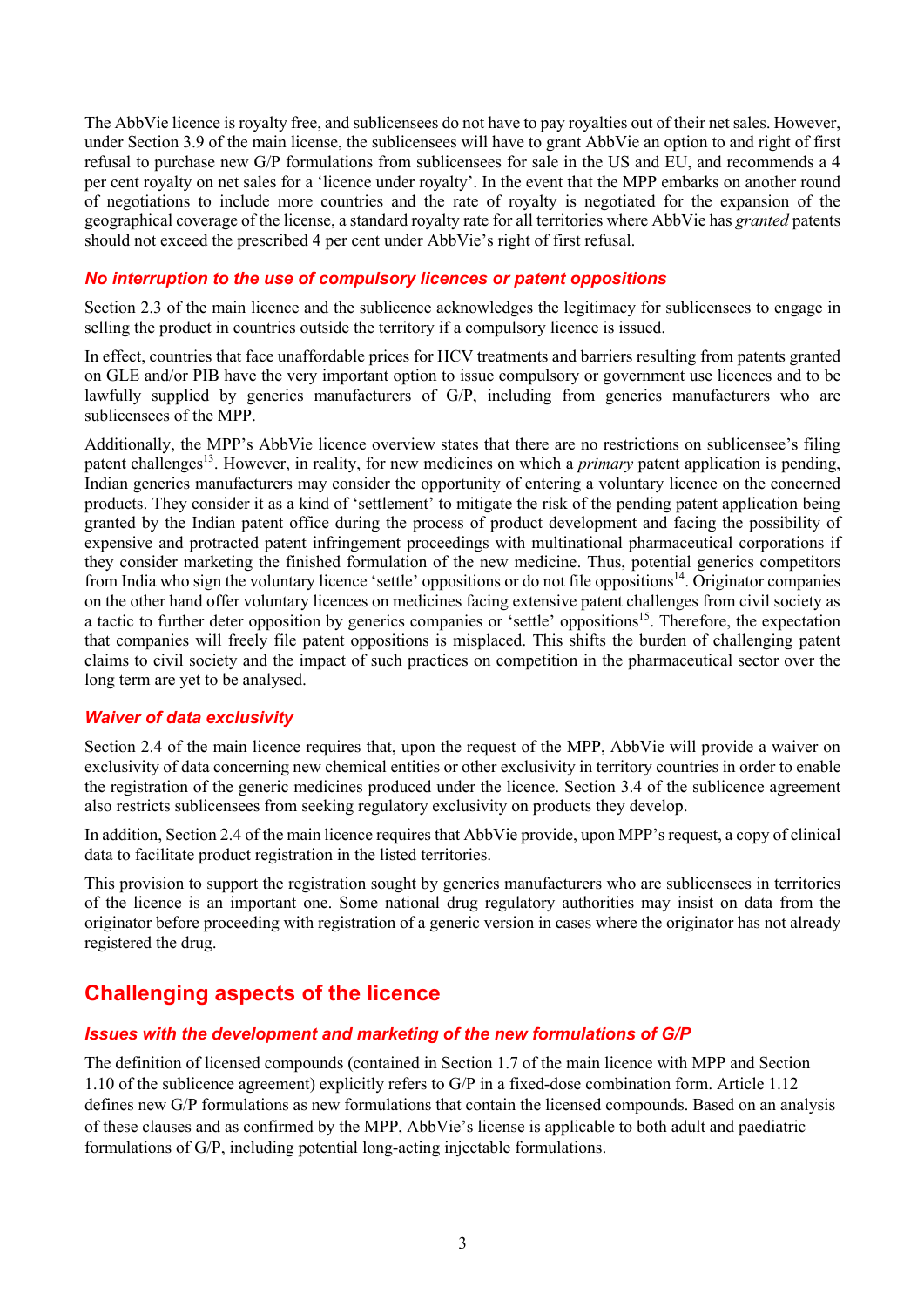## *Paediatric and long-acting injectable formulations*

AbbVie's paediatric clinical trials for G/P are ongoing. While the license applies to paediatric formulations of the drug, the exclusion of a majority of high-burden countries undermines the potential benefits for paediatric patients (see first amendment to the license agreement for territory where  $G/P$  can be supplied<sup>16</sup>). As highlighted below, two countries that account for almost one quarter of all people living with HCV globally – China and India – are not in the territory of the licence. As such, neither adults nor children with HCV in these countries will benefit from the license. The license can be used for potential long-acting injectable formulations, an innovation that could dramatically improve patient adherence, possibly reduce treatment to one dose and reduce costs. As AbbVie does not seem to have any long-acting injectable formulations in the pipeline, generics manufacturers could become potential developers and suppliers of this important formulation to meet the needs of people in low- and middle-income countries.

However, the 'grant-back' terms in the license agreement may raise questions about possible restrictions on marketing of new formulations developed by sublicensees. Article 3.9 of the main license agreement contains a grant-back clause for sublicensees covering new formulations developed after taking the current license agreement. Accordingly, if any new G/P formulation is developed by sublicensees, the MPP will require sublicensees to provide AbbVie the option to (and the right of first refusal to) obtain the sole right to purchase the new G/P formulation for sale in the US and EU, or a sole license to any patents and know-how necessary to use the new G/P formulations in the US and EU (Article 3.9(a)). The grant-back clause also requires sublicensees to offer AbbVie an option to a non-exclusive and royalty-free license to commercialise the new G/P formulation outside of the US and EU and outside of the Territory defined by the current license (Article  $3.9(b)$ ).

The grant-back obligations mean AbbVie will benefit from new G/P formulations developed by sublicensees to supply non-Territory countries under the non-exclusive grant-back license. However, there is no reciprocal benefit that would allow a generic producer to supply non-territory markets should they develop a new formulation. For example, while the grant-back clause would potentially allow AbbVie to commercialise a new long-acting formulation developed by a generics company in India (which is currently outside the territory of supply under the current license), this would not trigger an equivalent exchange allowing the generics company to supply the new long-acting formulation in India and other non-territory countries.

Further scrutiny and analysis of the grant-back clause is required to understand its potential impact on competition among manufacturers who wish to develop new formulations of G/P in the future. On a practical level, such clauses may create disincentives for generics producers to come forward to develop long-acting formulations as their market access in high-burden countries is heavily restricted by the license.

## *Single formulation of GLE or PIB*

The main licence and sublicence agreement do not enable sublicensees to work on the single formulations of GLE or PIB, or to develop fixed-dose combinations containing GLE or PIB and other approved DAA compounds. This may potentially trigger a problem if there is a medical need for the single formulation of GLE or PIB to be provided together with other DAAs.

Based on experiences with HIV treatment, it is possible that patients for whom treatment fails due to resistance may benefit from different combinations of second-line drugs. In the context of HCV treatment, if treatment failure occurs with first-line DAAs, resistance testing may indicate other combinations of DAAs with PIB that could be used for re-treatment. While this would require further studies, it may provide a viable option for salvage treatment. However, the current licence terms do not allow flexibility to develop alternative formulations other than fixed-dose combinations containing G/P. In contrast, BMS's licence on DAC does not restrict sublicensees from combining DAC with other drugs to develop new fixed-dose combinations.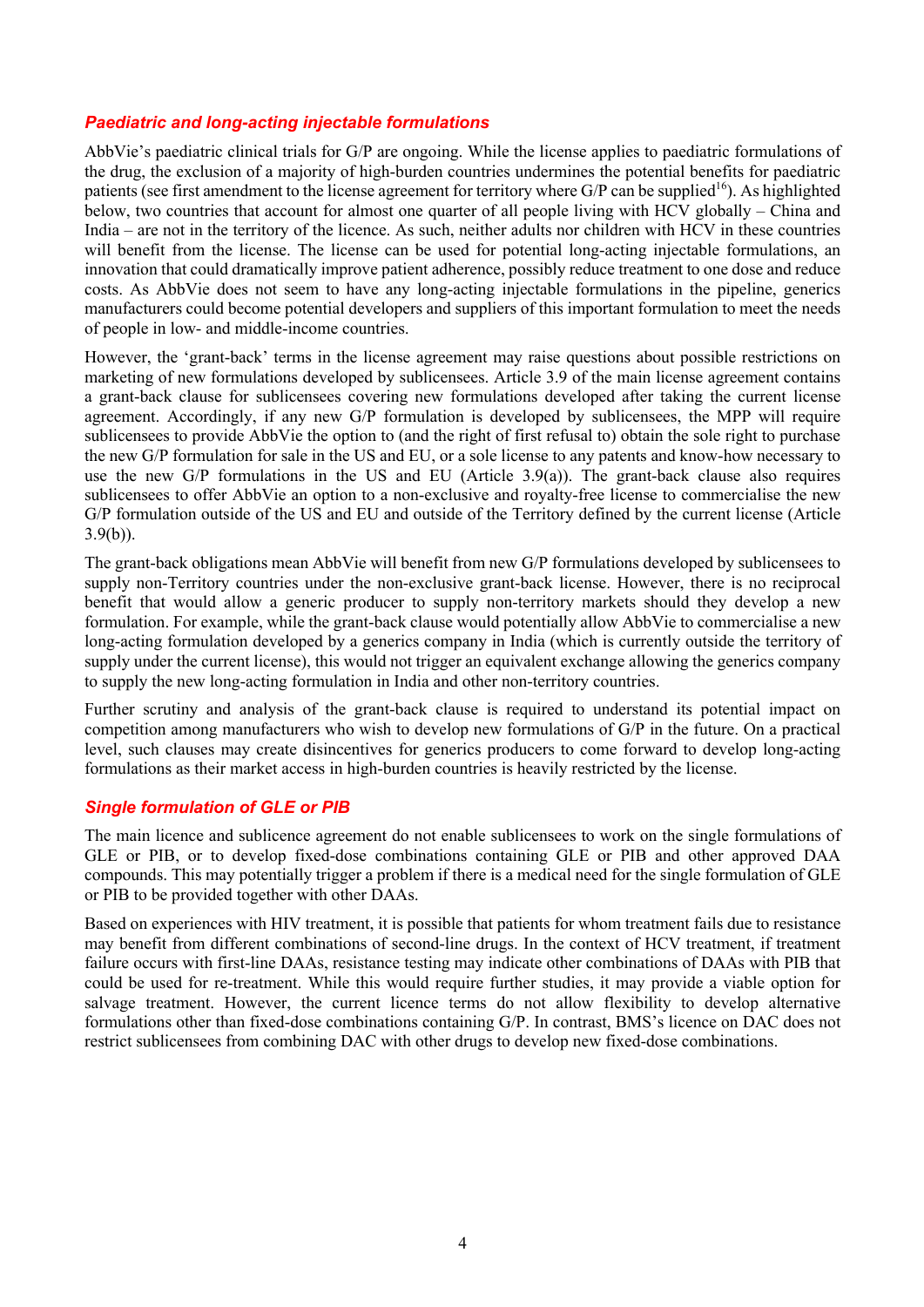## **Questions regarding patent territory and patent landscape**

## *Patent landscape in territory and non-territory countries*

Exhibits C and D of the main licence and the sublicence agreement provide detail on patents granted and patent applications filed in territory countries and one non-territory country, India, which is a manufacturing-only country.

Based on the information provided in the two Exhibits, a considerable number of patent applications are filed for derivatives and changes of the base compounds of GLE and PIB, confirming an 'evergreening' strategy being used by the pharmaceutical corporation.

In addition, Exhibit C shows that AbbVie holds patents or has pending patent applications in only eight territories<sup>\*</sup> out of the 96 territories listed in Exhibit A of the first amendment to the license agreement.<sup>16</sup> A number of the applications listed in these eight countries are not yet granted.

In addition, all five patent applications filed in India remain pending, including applications on the base compounds of GLE and PIB. As patent applicants cannot institute a suit for infringement until the patent is granted, Indian generics companies should be able to develop and sell generic versions of G/P domestically without necessarily resorting to the voluntary licence, particularly as it does not cover the domestic market in the territory (Exhibit A) of the licence. However, generics manufacturers might also need to wait for Indian Patent Office decisions on the pending patent applications of the base compounds of PIB and GLE before marketing generic versions in the domestic market. If these patents are granted, there is a risk that the patent holder can initiate suits against generics manufacturers right after the grant of the patent.

Besides India, primary patent applications have been filed and remain pending in territory countries Egypt and Pakistan, and also in some non-territory countries, such as  $Brazil<sup>17</sup>$ .

## *Territory where generic G/P can be supplied*

The current territorial coverage of AbbVie's licence includes 96 countries and territories, and overlaps with the territorial coverage of BMS's licence<sup>18</sup> and Gilead's licences<sup>19</sup> – the other two main voluntary licences on DAAs. There are however a number of issues with the current coverage.

The MPP Expert Advisory Group (EAG) report on the licence agreement expresses the EAG's criticism that the licence covers "significantly fewer people living with HCV  $(47.5%)$  than other HCV licenses"<sup>20</sup>. In particular, the EAG notes that the exclusion of India from the territory is a "disappointment" – as the country is home to over 6 million people living with  $HCV^{20}$ . Some high-prevalence countries are covered by AbbVie's licence, such as Nigeria, Uganda, Tanzania, Ethiopia, Morocco, Cameroon, Zimbabwe, Sierra Leone, Egypt, Myanmar, Cambodia, Nepal, South Africa, Pakistan, Indonesia, Vietnam, Philippines and Georgia. However, a number of other high-prevalence countries are noticeably excluded.

<sup>\*</sup> Bolivia, Egypt, Indonesia, Philippines, Pakistan, Turkmenistan, Vietnam, South Africa.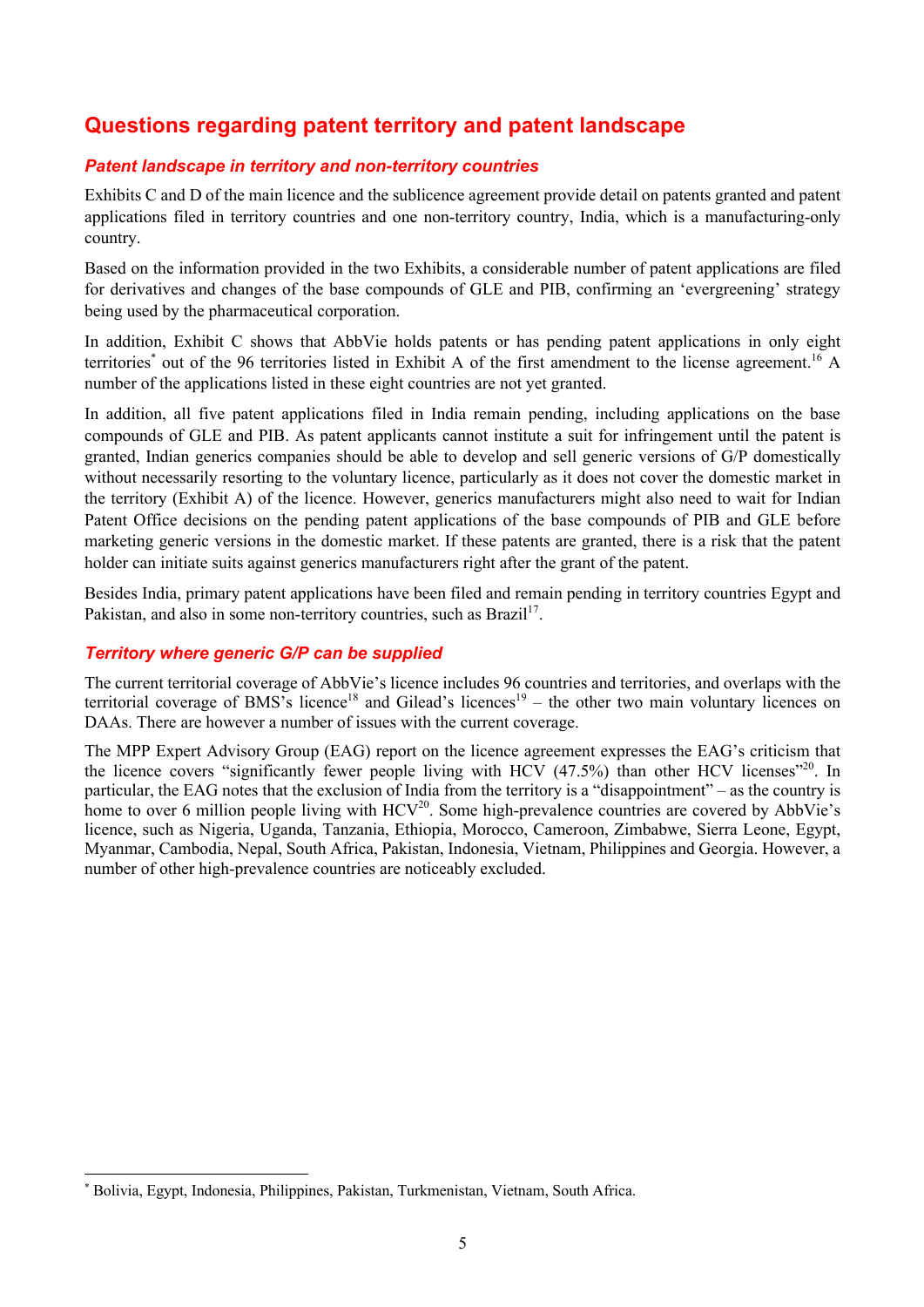| Countries accounting for 80% of global viraemic HCV infections<br>(listed in descending order according to the size of their epidemics <sup>21</sup> ) | <b>Covered by AbbVie's Licence</b> |
|--------------------------------------------------------------------------------------------------------------------------------------------------------|------------------------------------|
| China                                                                                                                                                  | N                                  |
| Pakistan                                                                                                                                               | Y                                  |
| India                                                                                                                                                  | Ñ                                  |
| Egypt                                                                                                                                                  | Y                                  |
| <b>Russian Federation</b>                                                                                                                              | Ñ                                  |
| United States of America                                                                                                                               | Ñ                                  |
| Nigeria                                                                                                                                                | Y                                  |
| <b>Brazil</b>                                                                                                                                          | Ñ                                  |
| Democratic Republic of the Congo                                                                                                                       | Y                                  |
| Ukraine                                                                                                                                                | N                                  |
| Bangladesh                                                                                                                                             | $\overline{\mathbf{Y}}$            |
| Uzbekistan                                                                                                                                             | N                                  |
| Indonesia                                                                                                                                              | $\overline{\mathbf{Y}}$            |
| Vietnam                                                                                                                                                | $\overline{\mathbf{Y}}$            |
| Japan                                                                                                                                                  | N                                  |
| Italy                                                                                                                                                  | N                                  |
| Ethiopia                                                                                                                                               | $\overline{\mathbf{Y}}$            |
| Philippines                                                                                                                                            | Y                                  |
| Syrian Arab Republic                                                                                                                                   | N                                  |
| Romania                                                                                                                                                | N                                  |
| Mexico                                                                                                                                                 | N                                  |
| Angola                                                                                                                                                 | $\overline{\mathbf{Y}}$            |
| Kazakhstan                                                                                                                                             | Ñ                                  |
| Turkey                                                                                                                                                 | Ñ                                  |
| Thailand                                                                                                                                               | N                                  |
| Colombia                                                                                                                                               | N                                  |
| Ghana                                                                                                                                                  | $\overline{\mathbf{Y}}$            |
| Algeria                                                                                                                                                | N                                  |
| Spain                                                                                                                                                  | N                                  |

## *Table 1: Included and excluded countries accounting for 80% of global HCV infections*

## *Complete Exclusion from Territory of the Licence*

Of the four countries that account for almost 40% of all people living with HCV globally – China, Pakistan, India and Egypt – China (with almost 10 million people living with HCV) and India (with over 6 million people living with  $HCV)^{21}$  are not in the territory of the licence.

Notably, the EAG's criticism described above was made based on the comparison of this licence with the other DAA licences, but the EAG concluded with a view that "it is better to sign the licence now, so as to allow generics manufacturers to begin development as soon as possible"<sup>22</sup>. However, it is worth noting that there are disappointing features that are common to all of the three main DAA licences. None of the three includes uppermiddle income countries with a high burden of HCV, such as Brazil, China, Colombia, Kazakhstan, Mexico, Russia and Turkey<sup>23</sup>, which together are home to about 14 million people living with HCV infection, or about 38% of people living with HCV globally<sup>24</sup>.

Of the five BRICS countries, only South Africa is covered under the territories of all three main DAA licences (see Table 2, below). Brazil, Russia and China are excluded from all of them. India is excluded from the AbbVie licence on G/P but covered under the territory of the Gilead and BMS licences. India's exclusion is a disturbing development (see analysis under "Countries that can produce", below).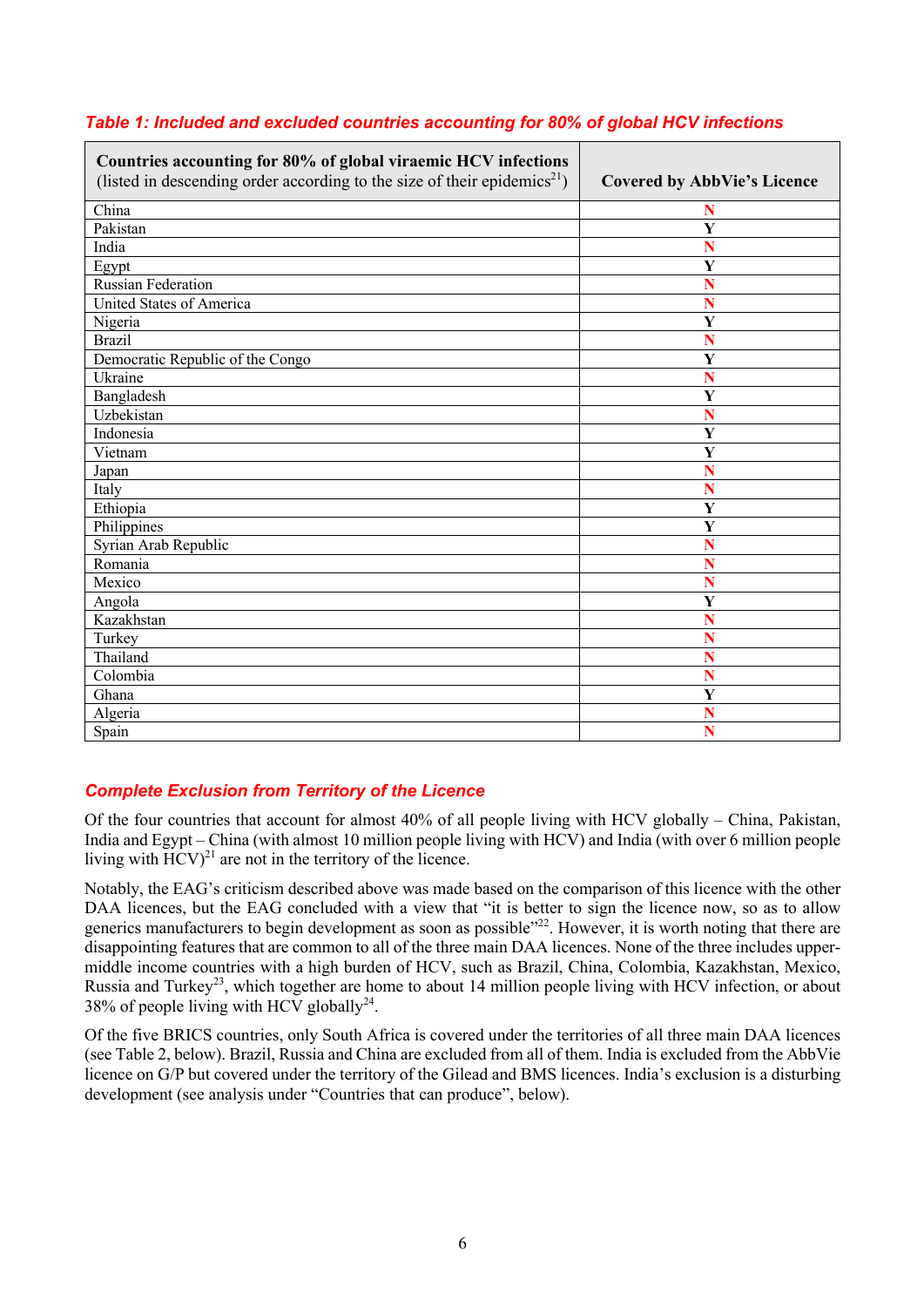| <b>BRICS</b> countries | <b>Gilead's licences</b> | <b>BMS's licence</b> | <b>AbbVie's licence</b> |
|------------------------|--------------------------|----------------------|-------------------------|
| China                  |                          |                      |                         |
| India                  |                          |                      |                         |
| Russia                 |                          |                      |                         |
| <b>Brazil</b>          |                          |                      |                         |
| South Africa           |                          |                      |                         |

## *Table 2: BRICS countries under the main DAA voluntary licences*

\* India is listed as a manufacturing-only country

According to Article 2.3 of the sublicence agreement and the MPP's AbbVie licence overview<sup>13</sup>, sales outside the territory are permitted if no granted patent is being infringed. However, an analysis of the patent landscape of low- and middle-income countries that are excluded from this licence based on information obtained from MedsPaL highlights the limitation of this provision: there are only a limited number of countries outside the territory of the licence where sublicensees might not be at risk of infringement for the time being.

The first column in Table 3, below, shows that in at least 21 low- and middle-income countries excluded from the licence, patents on PIB and/or GLE have already been granted. Column 2 lists an additional nine low- and middle-income countries with pending patent applications. However, stringent IP enforcement provisions in many of these countries – for example Brazil, Costa Rica, India and Thailand – allow pharmaceutical corporations to claim damages retrospectively to the time when the patent application was published, if the patent was eventually granted to them. For a situation like this, the AbbVie licence does not clarify the freedom to operate for sublicensees when patent applications remain pending in countries outside of the territory when the licence was signed.

Neither the licence nor other key documents provide information on how such risk could be mitigated, for instance through a possible non-assertion commitment from AbbVie to ensure that it would not pursue retrospective damages against sublicensees who bid for and supply government programmes in countries where patent applications were pending but then subsequently granted. It is unlikely that sublicensees will launch-atrisk in these markets unless the pending applications are rejected. These decisions may not come for several years, thus delaying the possibility of achieving earlier access to more affordable alternatives.

The fourth column of Table 3 lists the only two countries – Nicaragua and El Salvador – where patent applications have not been filed. This means sublicensees should be able to supply in these two countries as non-territory markets. However, a potential risk may remain due to the time lag between the current legal status and the time when sublicensees have actually developed the products. If AbbVie chose to pursue secondary patents during this period of time, the window of freedom to operate would close.

The licence also provides no information on how this risk could be mitigated, for instance through a possible non-assertion commitment by AbbVie to ensure that it would not pursue any patent rights in countries where patent applications were not filed as of the time when the licence was signed.

|                                   |            | <b>Pending patent</b><br>applications on | <b>Patent status</b> |                                          |
|-----------------------------------|------------|------------------------------------------|----------------------|------------------------------------------|
| Granted patents on PIB and/or GLE |            | <b>PIB and/or GLE</b>                    | unknown              | No relevant patent<br>applications filed |
| Albania                           | Malaysia   | <b>Brazil</b>                            | Algeria              | El Salvador                              |
| Armenia                           | Mexico     | Costa Rica                               | Cuba                 | Nicaragua                                |
| Azerbaijan                        | Moldova    | Dominican Republic                       | Iran                 |                                          |
| <b>Belarus</b>                    | Mongolia   | Ecuador                                  | Jamaica              |                                          |
| Bosnia &                          | Montenegro | Guatemala                                | Korea DPR            |                                          |
| Herzegovina                       | Peru       | India                                    | Syria                |                                          |
| China                             | Russia     | Paraguay                                 |                      |                                          |
| Colombia                          | Serbia     | Thailand                                 |                      |                                          |
| Kazakhstan                        | Tajikistan | Venezuela                                |                      |                                          |
| Kyrgyz Republic                   | Turkey     |                                          |                      |                                          |
| Macedonia                         | Ukraine    |                                          |                      |                                          |

## *Table 3: GLE and PIB patent landscape in low- and middle-income countries excluded from AbbVie's licence*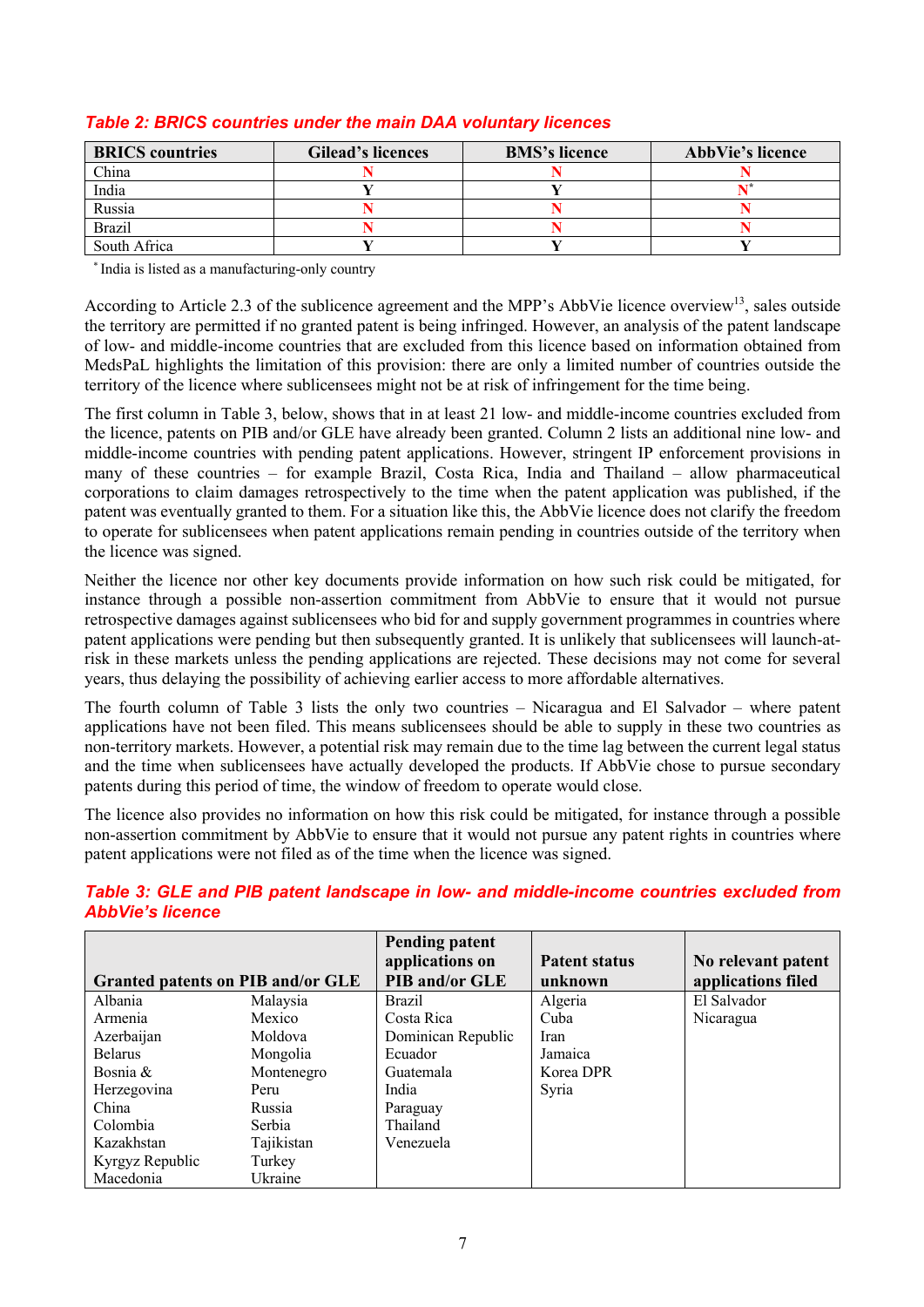Countries listed in Table 3 can use TRIPS flexibilities to overcome barriers posed by local patents on DAAs and exclusion from voluntary licences. For example, to scale-up HCV treatment and make it available in the public health system throughout the country, the government of Malaysia issued a "government use" licence on the patented drug sofosbuvir in 2017. This enables the Ministry of Health to provide pan-genotypic treatment using sofosbuvir in combination with the off-patent drug daclatasvir at the lowest possible price<sup>25</sup>. This decision affirmed its commitment to help the more than 500,000 people living with HCV in Malaysia access lifesaving treatment. Malaysia's policy decision to utilise TRIPS flexibilities also put pressure on Gilead to expand its DAA licences with generics companies and to add Malaysia, Thailand, Ukraine and Belarus to the territory of its licence.

Other countries facing challenges in procuring generic DAAs due to local patents and voluntary licence terms that exclude them from the territories of the licences are also looking at the option of using a compulsory licence. In Chile, for instance, members of Congress have requested that the Ministry of Health declare public health reasons for the compulsory licence of patents associated with sofosbuvir<sup>26</sup>. However, pharmaceutical lobbies and their political allies continue to pressure countries to refrain from exercising their legitimate rights under TRIPS and the Doha Declaration. This is an ongoing challenge that stakeholders and institutions working to increase access to HCV treatment must address together with concerned governments.

#### *Countries partially excluded from the territories of the three main DAA licences*

Even if there is overlap in the territories of the three main licences (about 40 countries are covered by all three), there are several countries that are inadequately covered, as shown in Table 4.

Countries excluded from AbbVie's licence that are covered only by BMS'slicence on DAC (such as Azerbaijan, Ecuador, Costa Rica, Jamaica, Iraq and Syria) may need to seek alternative solutions to access generic versions of pan-genotypic regimens, such as through compulsory licences or alternative suppliers if there are no local patents.

For Jordan, which is not covered by the BMS or Gilead licences, AbbVie's licence offers an alternative pangenotypic option to the country as it has been included in the territory.

For countries covered by both Gilead's and BMS's licences – where affordable generic versions SOF, DAC, and the SOF/LED and SOF/VEL combinations are already available – G/P could be essential in retreatment of patients who have not been cured with first-line DAA therapies and for those with kidney disease who cannot use SOF-based regimens. If generic G/P can compete in terms of price with the pan-genotypic SOF/DAC combination, it may also find a role in first-line treatment in these countries.

| <b>Country</b>      | <b>In AbbVie/MPP licence</b> | <b>In BMS/MPP licence</b> | <b>In Gilead licence</b> |
|---------------------|------------------------------|---------------------------|--------------------------|
| Antigua and Barbuda |                              |                           |                          |
| Algeria             | N                            | Y                         | Y                        |
| Azerbaijan          | N                            | Y                         |                          |
| Belize              | Y                            | V                         |                          |
| <b>Belarus</b>      | N                            | N                         | Y                        |
| Costa Rica          | Ñ                            | Y                         | N                        |
| Cuba                | N                            | N                         | Y                        |
| Ecuador             | N                            | Y                         |                          |
| Egypt               | Y                            | N                         | $\mathbf{N}^{\dagger}$   |
| El Salvador         | N                            | V                         | Y                        |
| Georgia             | Y                            | v                         |                          |
| Grenada             | Y                            |                           |                          |
| Honduras            | N                            |                           | Y                        |
| India               | $\overline{\mathbf{N}^*}$    | Y                         | Y                        |
| Iraq                | Ñ                            | Y                         |                          |
| Jamaica             | Ñ                            | Y                         |                          |
| Jordan              | Y                            |                           |                          |

#### *Table 4: Countries and territories partially excluded from the three main DAA voluntary licences*

*Continued*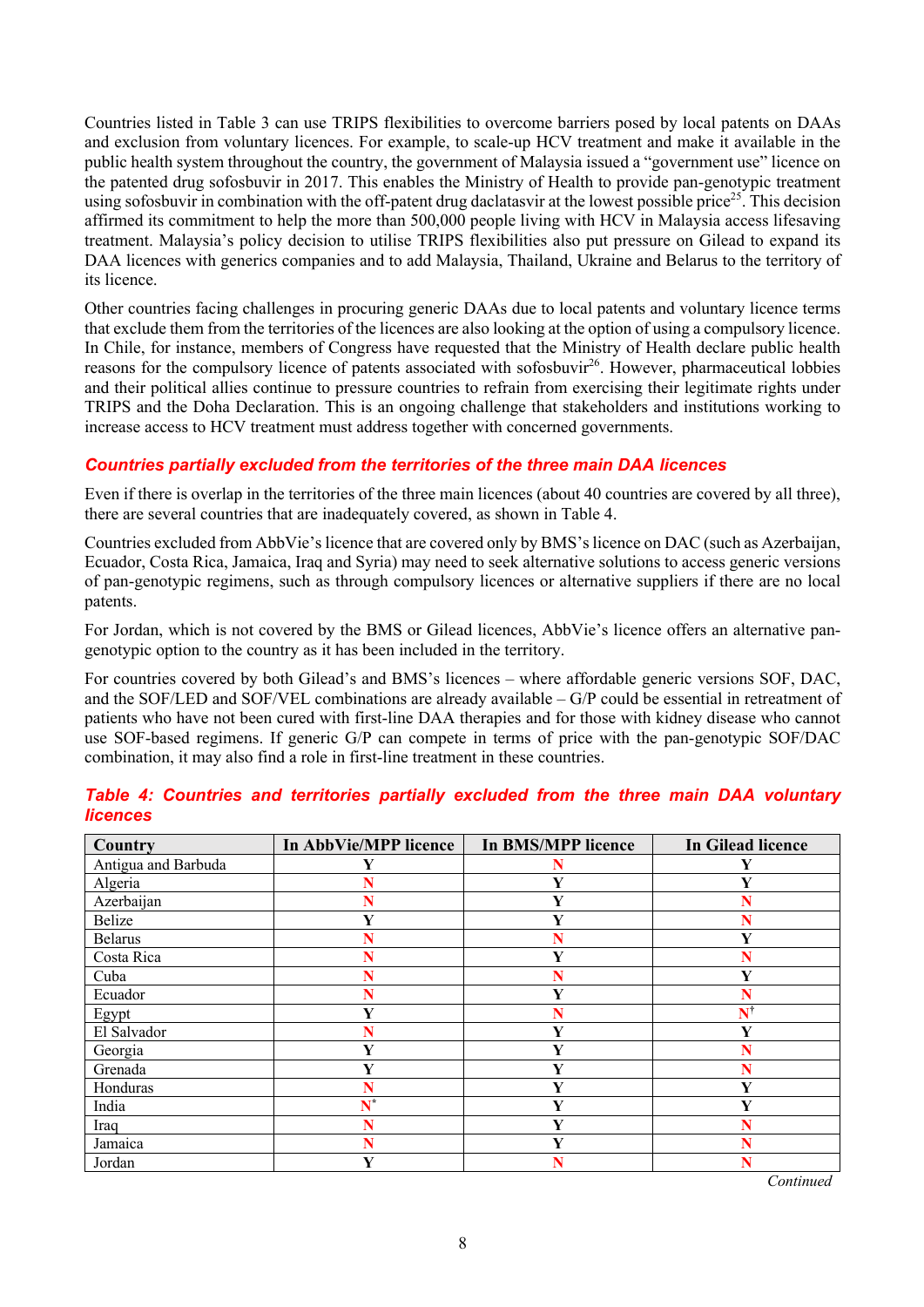| <b>Country</b>    | In AbbVie/MPP licence | <b>In BMS/MPP licence</b> | <b>In Gilead licence</b> |
|-------------------|-----------------------|---------------------------|--------------------------|
| Korea, DPR        |                       |                           |                          |
| Kyrgyzstan        | N                     | N                         | v                        |
| Malaysia          | N                     |                           | v                        |
| Mongolia          | N                     | Y                         |                          |
| Nevis             | Y                     |                           |                          |
| Niue              | $\mathbf{v}$          | $\mathbf{V}$              |                          |
| Nicaragua         | N                     | Y                         | Y                        |
| Paraguay          | Ñ                     |                           |                          |
| Saint Lucia       | Y                     | v                         |                          |
| Syria             |                       | $\mathbf v$               |                          |
| Tanzania          | v                     |                           | 7                        |
| Tonga             |                       | $\mathbf{v}$              | v                        |
| Ukraine           | N                     |                           | 7                        |
| Uzbekistan        | N                     | v                         | v                        |
| West Bank of Gaza | Y                     | Y                         |                          |
| Yemen             | Y                     | v                         |                          |

**\*** The AbbVie-MPP license lists India as a non-territory and manufacturing-only country

**†** Egypt is excluded from the main Gilead license, but as the primary patents on SOF are not granted in Egypt, a generic version of the product is available in Egypt.

#### *Countries that can produce*

The development and manufacture of the fixed-dose combination of G/P by sublicensees may take place anywhere in the territory of the licence, according to Section 2.1 (b) and (c) of the licence. India is mentioned as a manufacturing-only country in the licence agreement. This means that a generic producer in any country of the territory of the licence and India can possibly enter into a sublicence agreement if they fulfil the qualification set forth under Section 3.3 of the main licence agreement concerning their manufacturing capacity and quality assurance status<sup>27</sup>. However, because India is a manufacture-only country and not covered by the territory of the license, generics producers in India can supply solely in the territory of the licence, but not domestically. This approach is highly problematic for major producing countries with large HCV epidemics such as India because it leaves patients and public health programmes without access to generic G/P manufactured by local sublicensees.

Although it is the first time a voluntary licence between MPP and a pharmaceutical company has singled out India as a manufacturing-only country, this approach has already been used in other licences. For instance, similar exclusions have been adopted in the licences on Gilead's tenofovir alafenamide (TAF), ViiV's DTG, AbbVie's lopinavir/ritonavir (LPV/r), and BMS's atazanavir  $(ATV)^{28}$ , in which countries like China are not included in licence territories but Chinese generics producers can and have joined the sublicences as producers for export to other countries in the territory only.

This practice, now endorsed and expanded by the MPP's voluntary licence agreements, raises ethical questions about harnessing the capacity of developing countries to develop, produce and supply quality medicines while at the same time prohibiting generics companies from responding to considerable unmet medical needs domestically. As noted above, the EAG of the MPP expressed concern with respect to the exclusion of India in this licence. However, the EAG did not lay it down as a red line in this license or as a problem the MPP must tackle in future licensing negotiations.

## **Questions on the transparency of the registration progress in countries**

According to Section 3.5 of the sublicence agreement, the sublicensee should report to the MPP on a quarterly basis about the progress of the product development and registration processes. In addition, the clause reads that "Licensor [MPP] agrees that information contained in quarterly and other such reports shall be treated as Confidential Information; provided, however, that such information may be shared with AbbVie (with AbbVie treating such reports as Confidential Information); and that aggregated data may be publicly disclosed by Licensor [MPP]<sup>529</sup>. Exhibit F of the sublicence further provides the template for the quarterly reporting which contains information on the timelines for product development and timelines for regulatory approval dossier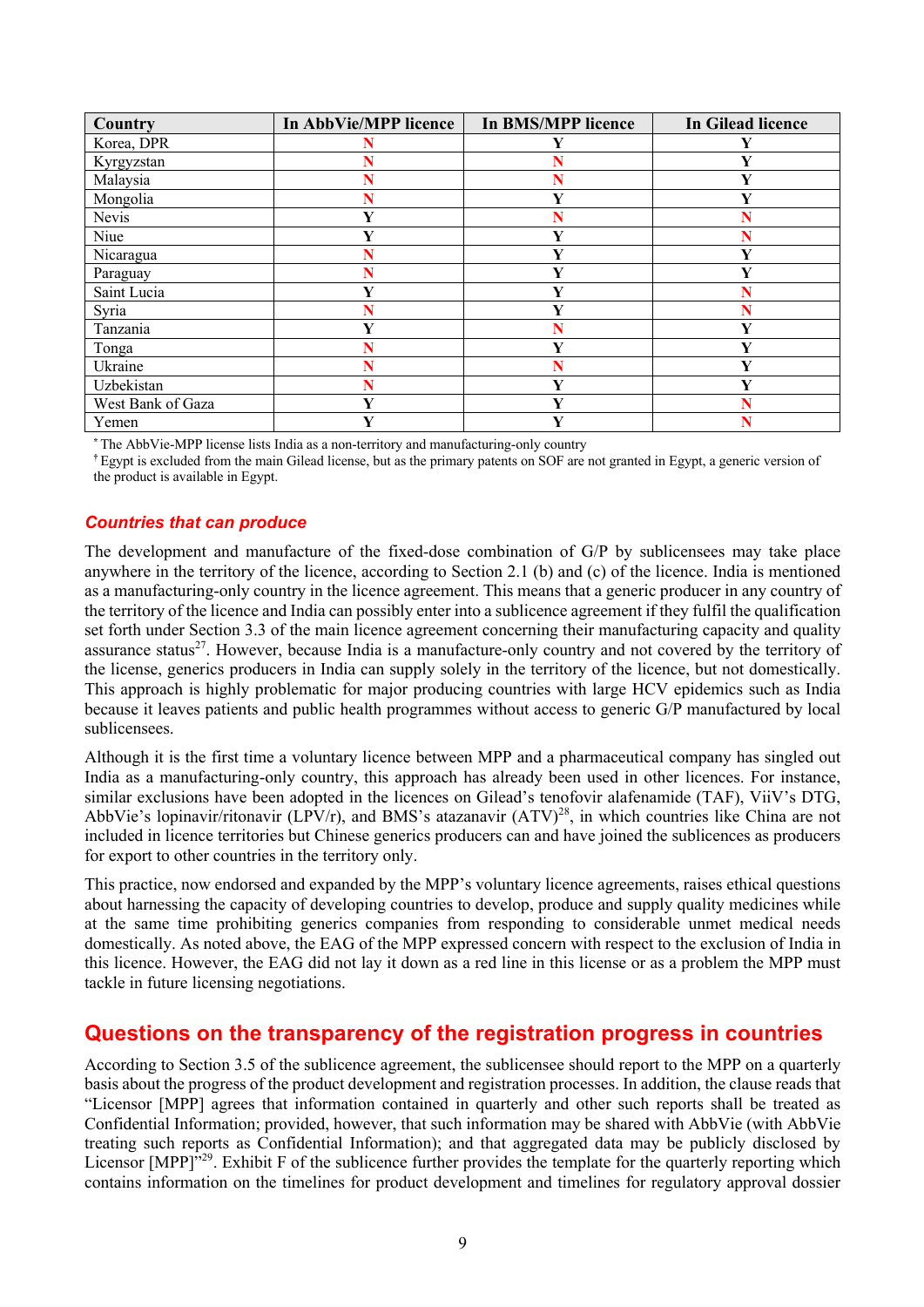filings to the US Food and Drug Administration (FDA) and World Health Organization (WHO, under its prequalification programme), and filings on the country level<sup>30</sup>.

The implementation of the licence in territory countries is critical to ensure that the promises made by all parties are realised, including concrete access to medicines produced under the licence for patients in need. It is therefore important that public health agencies and civil society organisations, including patient groups, have up-to-date information about which generic medicines are available in their countries. This can be ensured if regulatory progress is made as transparent as possible under the licence. In this regard, the current terms and practices for the reporting of progress under the licence raises concerns on two levels.

Firstly, it is unclear whether it is justifiable to treat all information contained in quarterly reports as confidential. This is a particular concern for information regarding the time of dossier filing to the relevant regulatory bodies in territory countries, which is critical to allowing public health agencies, procurement entities and patients to estimate when products could be made available in a given country. Such information is rendered to regulatory authorities at the national level responsible for drug registration and should by nature be made publicly available.

Secondly, while the current terms state that aggregated data on the overall registration progress may be published by the MPP, it is unclear why disaggregated data, especially concerning the time of regulatory dossier filings, could not be considered for publication and regular quarterly updates. While the recently added section on the MPP website – "Update on Progress of Sublicensees"<sup>331</sup> – is a positive step, more detailed information would be useful for a host of stakeholders working to improve people's access to HCV treatment.

## **Conclusions and recommendations**

While the AbbVie/MPP licence has some positive characteristics, there are multiple shortcomings that can be improved, concerning both the practical implications of the licence terms and the licence's influence on access to affordable generic DAAs for patients in developing countries.

#### **We recommend that AbbVie and the MPP revisit the licence and amend relevant clauses to:**

- Provide greater clarification on sublicensees' freedom to operate when patent applications remain pending in countries excluded from the licence territory.
- Expand the licence territory to include at a minimum "manufacturing-only" countries like India and additional middle-income countries with high HCV prevalence, including China.
- Extend the territory of the license agreement to cover all low- and middle-income countries so that adult and paediatric patients in these countries can benefit from G/P formulations.
- Make publicly available disaggregated information of the progress of registration of generic medicines produced under the licence, enabling easier public monitoring and procurement forecasting.
- Ensure that sublicensees who develop long-acting injectables can market the formulation in all low- and middle-income countries.

**We recommend that governments excluded from voluntary licences** (1) review the voluntary licence together with patent status of G/P to assess their negative impact on competition and (2) apply TRIPS flexibilities such as a compulsory licence if necessary to reduce prices of HCV treatment in their country.

**We recommend that procurers and funders** provide sustainable, long-term funding for civil society to challenge patents to improve access to generic HCV treatment in countries with high HCV prevalence who are excluded from the territory of the license.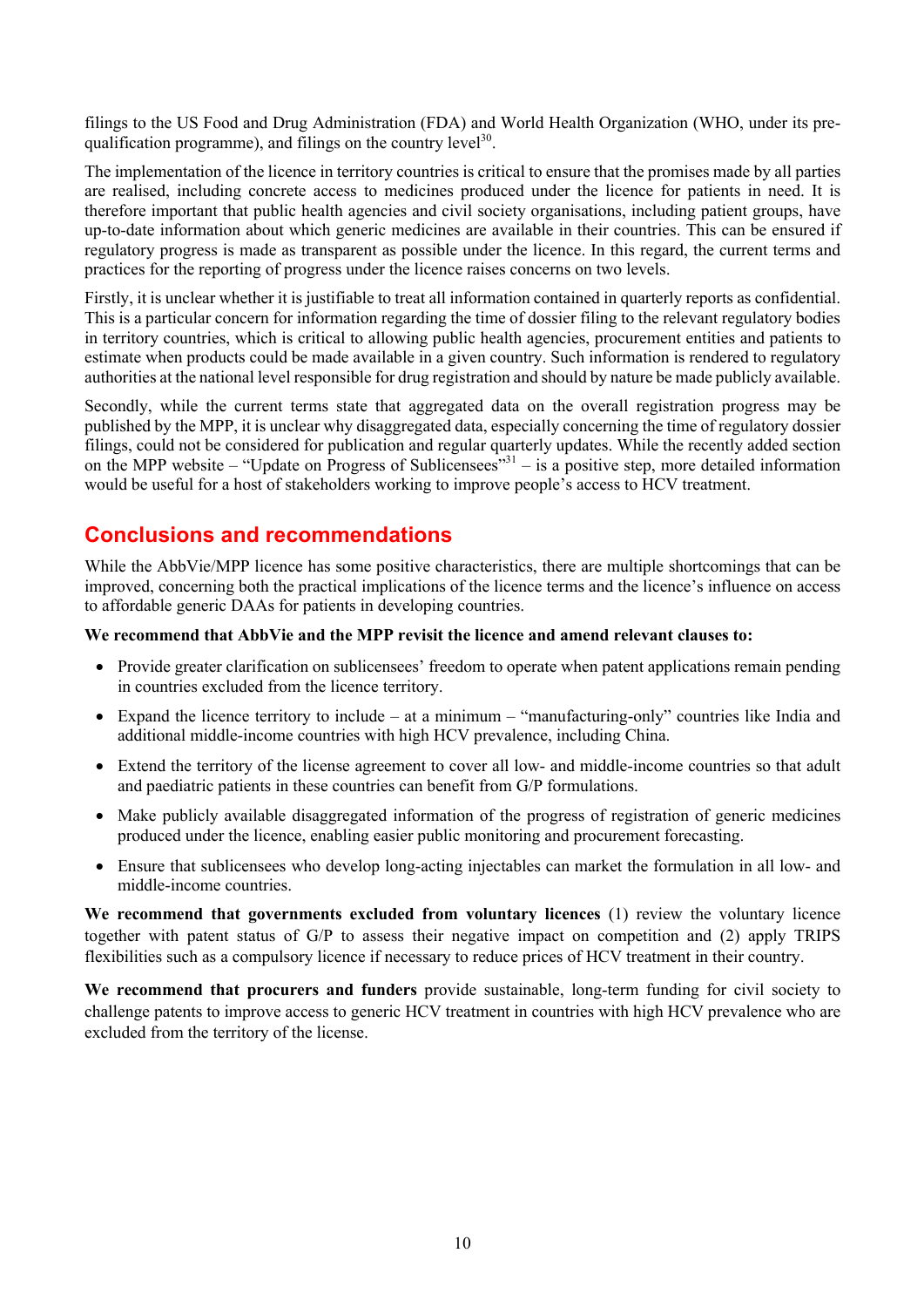## **References**

 $<sup>1</sup>$  Medicines Patents Pool. The Medicines Patent Pool signs licence with AbbVie to expand access to key hepatitis C</sup> treatment, glecaprevir/pibrentasvir. Press Release. [Online]. 2018 Nov 12 [Cited 2019 Mar 01]. Available from: https://medicinespatentpool.org/mpp-media-post/the-medicines-patent-pool-signs-licence-with-abbvie-to-expand-accessto-key-hepatitis-c-treatment-glecaprevirpibrentasvir/

<sup>2</sup> AbbVie. AbbVie Reports Third-Ouarter 2018 Financial Results. Press Release. [Online]. 2018 Nov 02 [Cited 2019 Mar 01]. Available from: https://investors.abbvie.com/news-releases/news-release-details/abbvie-reports-third-quarter-2018 financial-results

<sup>3</sup> Bill Berkrot, Tamara Mathias. Drugmaker AbbVie boosts 2018 forecast, shares soar to record high. Reuters [Online]. 2018 Jan 26 [Cited 2019 Mar 01]. Available from: https://www.reuters.com/article/us-abbvie-results/drugmaker-abbvieboosts-2018-forecast-shares-soar-to-record-high-idUSKBN1FF1MD

<sup>4</sup> Seeking Alpha. AbbVie (ABBV) Q3 2018 Results - Earnings Call Transcript. Conference Call. [Online]. 2018 Nov 02 [Cited 2019 Mar 01]. Available from: https://seekingalpha.com/article/4217602-abbvie-abbv-q3-2018-results-earningscall-transcript?part=single

<sup>5</sup> WHO. Application for Inclusion of Maviret (Glecaprevir/Pibrentasvir) on the WHO Model List of Essential Medicines (EML). [Online]. 2019 [Cited 2019 March 04]. Available from: https://www.who.int/selection\_medicines/committees/expert/22/applications/s6.4.4.2\_glecprevir-pibrentasvir.pdf

<sup>6</sup> Gilead License Agreement with Indian Generics. License Agreement. [Online]. [Cited 2019 Mar 01]. Available from: https://www.keionline.org/wp-content/uploads/GILD\_Sof\_License\_Agmt\_(FINAL).pdf

<sup>7</sup> Medicines Patents Pool. DACLATASVIR (DAC). License Overview. [Online]. 2015 Nov [Cited 2019 Mar 01]. Available from: https://medicinespatentpool.org/licence-post/daclatasvir-dcv/

<sup>8</sup> Medicines Patents Pool. GLECAPREVIR/PIBRENTASVIR (G/P). License Overview. [Online]. 2018 Nov [Cited 2019 Mar 01]. Available from: https://medicinespatentpool.org/licence-post/glecaprevirpibrentasvir-gp/

<sup>9</sup> MSF Access Campaign. Access to Sofosbuvir, Ledipasvir and Velpatasvir: Analysis & Key Recommendations on Gilead's Voluntary License. [Online]. 2015 Mar [Cited 2019 Mar 01]. Available from: https://msfaccess.org/sites/default/files/MSF\_assets/HepC/Docs/HEPC\_Analystics\_GileadHepCLicense\_ENG\_2015.pdf

<sup>10</sup> AbbVie-MPP sublicense agreement. [Online]. 2018 Nov 12 [Cited 2019 Mar 01]. Available from: https://medicinespatentpool.org/uploads/2018/11/MPP-AbbVie-HCV-Form-Sublicense-Agreement-Web-Page.pdf

<sup>11</sup> MedsPaL. The Medicines Patents and Licenses Database. Website. [Online]. [Cited 2019 Mar 01]. Available from: https://www.medspal.org/?page=1 [MedsPaL provides information on patents and licensing status of selected HIV, hepatitis C, tuberculosis and other essential medicines in low- and middle-income countries]

<sup>12</sup> MedsPaL. DOLUTEGRAVIR – ADULT (DTG). License Overview. [Online]. 2014 Apr [Cited 2019 Mar 01]. Available from: https://medicinespatentpool.org/licence-post/dolutegravir-adult-dtg/

<sup>13</sup> MedsPaL. GLECAPREVIR/PIBRENTASVIR (G/P). Key Features. [Online]. [Cited 2019 Mar 01]. Available from: https://medicinespatentpool.org/licences-helper/?licenceId=9649&field=features

 $14$  Tahir Amin. Voluntary licensing practices in the pharmaceutical sector: An acceptable solution to improving access to affordable medicines? Oxfam GB [Online]. 2007 Feb 08 [Cited 2019 Mar 01]. Available from: https://www.imak.org/wp-content/uploads/2017/10/Oxfam-VoluntaryLicensingResearchIMAKWebsite.pdf; Gireesh Babu. IPA, Natco withdraw opposition to Gilead's drug. Business Standard [Online]. 2015 Sep 14 [Cited 2019 Mar 01]. Available from: https://www.business-standard.com/article/companies/ipa-natco-withdraw-opposition-to-gilead-s-drug-115091300385\_1.html

 $15$  Tahir Amin. Voluntary licensing practices in the pharmaceutical sector: An acceptable solution to improving access to affordable medicines? Oxfam GB [Online]. 2007 Feb 08 [Cited 2019 Mar 01]. Available from: https://www.imak.org/wp-content/uploads/2017/10/Oxfam-VoluntaryLicensingResearchIMAKWebsite.pdf

<sup>16</sup> Medicines Patents Pool. First Amendment to License Agreement. [Online]. [Cited 2019 Jul 03]. Available from: https://medicinespatentpool.org/uploads/2018/11/MPP-AbbVie-Fully-Executed-Amendment-062419.pdf

<sup>17</sup> MedsPaL. The Medicines Patents and Licenses Database. Website. [Online]. [Cited 2019 Mar 01]. Available from: https://www.medspal.org/?page=1